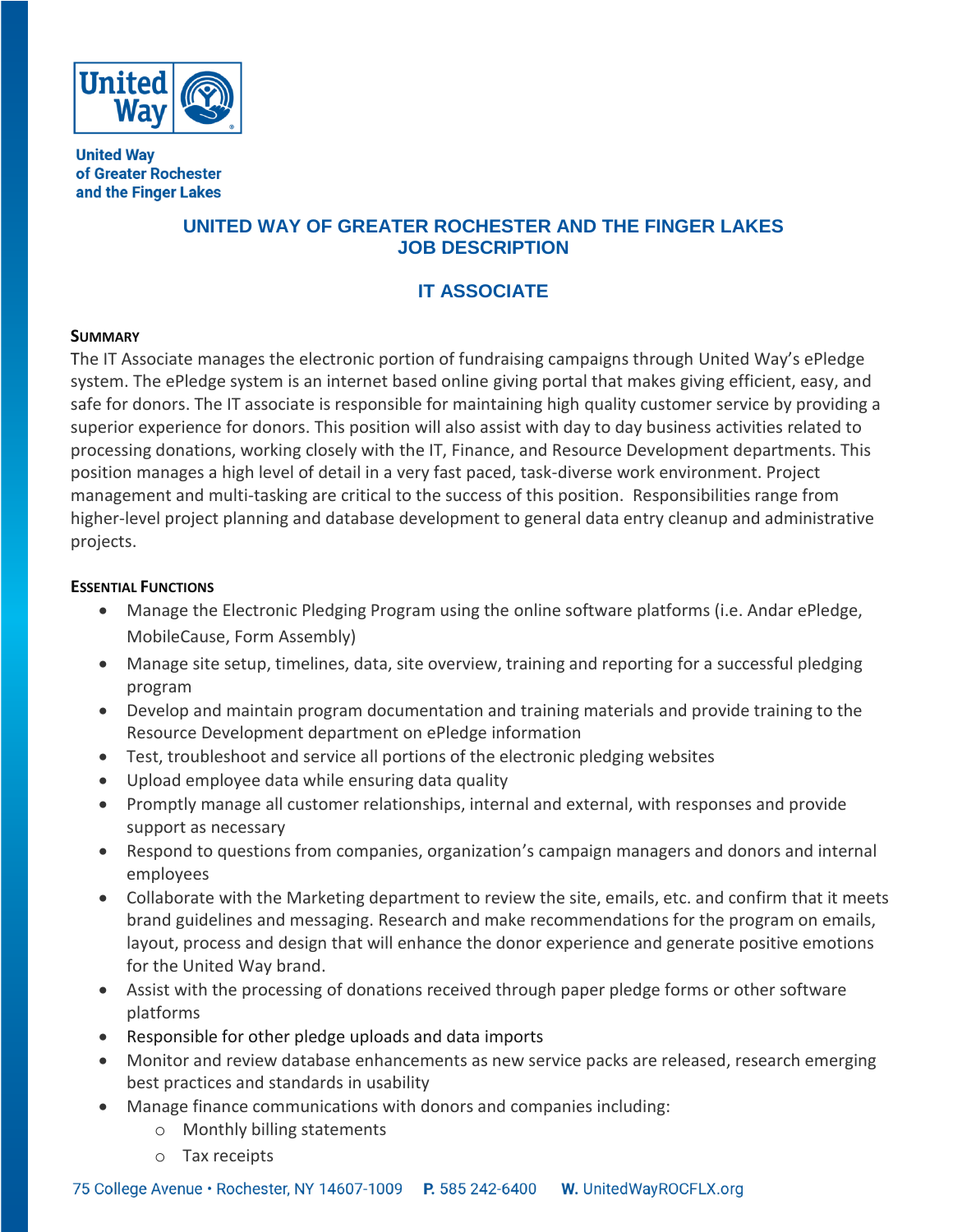- After a campaign cycle, evaluate the current process, review feedback received from donors, campaign managers, and staff and determine ways to improve the program
- Perform analysis on the electronic pledging program and other processes to evaluate success
- Research other giving platforms and new giving opportunities via technology. Research and implement ways that technology could simplify/streamline our work and improve donor relations.
- Develop and maintain a web portal for other United Ways and Agencies to pull donor designation listings
- Create training videos and host webinars for to ensure that companies feel knowledgeable and informed about the program and the sites
- Consistently demonstrate the values and mission of United Way
- Contribute to team effort by performing other duties as needed/assigned

#### **SKILLS AND COMPETENCIES**

- Attention to detail
- Collaborative/team player
- Communication proficiency
- Customer/client focused
- Flexibility
- Technical capacity
- Problem-Solver
- Sensitivity to issues of confidentiality

## **FLSA CLASSIFICATION:** Exempt

**REPORTS TO:** Sr. IT Director

**SUPERVISORY RESPONSIBILITY** May have supervisory responsibility

#### **TRAVEL**

Rare travel

# **EDUCATION AND EXPERIENCE**

## **Required Education and Experience**

Associate's degree in a related field and 2 years of related experience and/or equivalent combination of education and experience. Must have experience in Word and Excel.

## **Preferred Experience**

Bachelor's degree in a related field

## **United Way of Greater Rochester and the Finger Lakes**